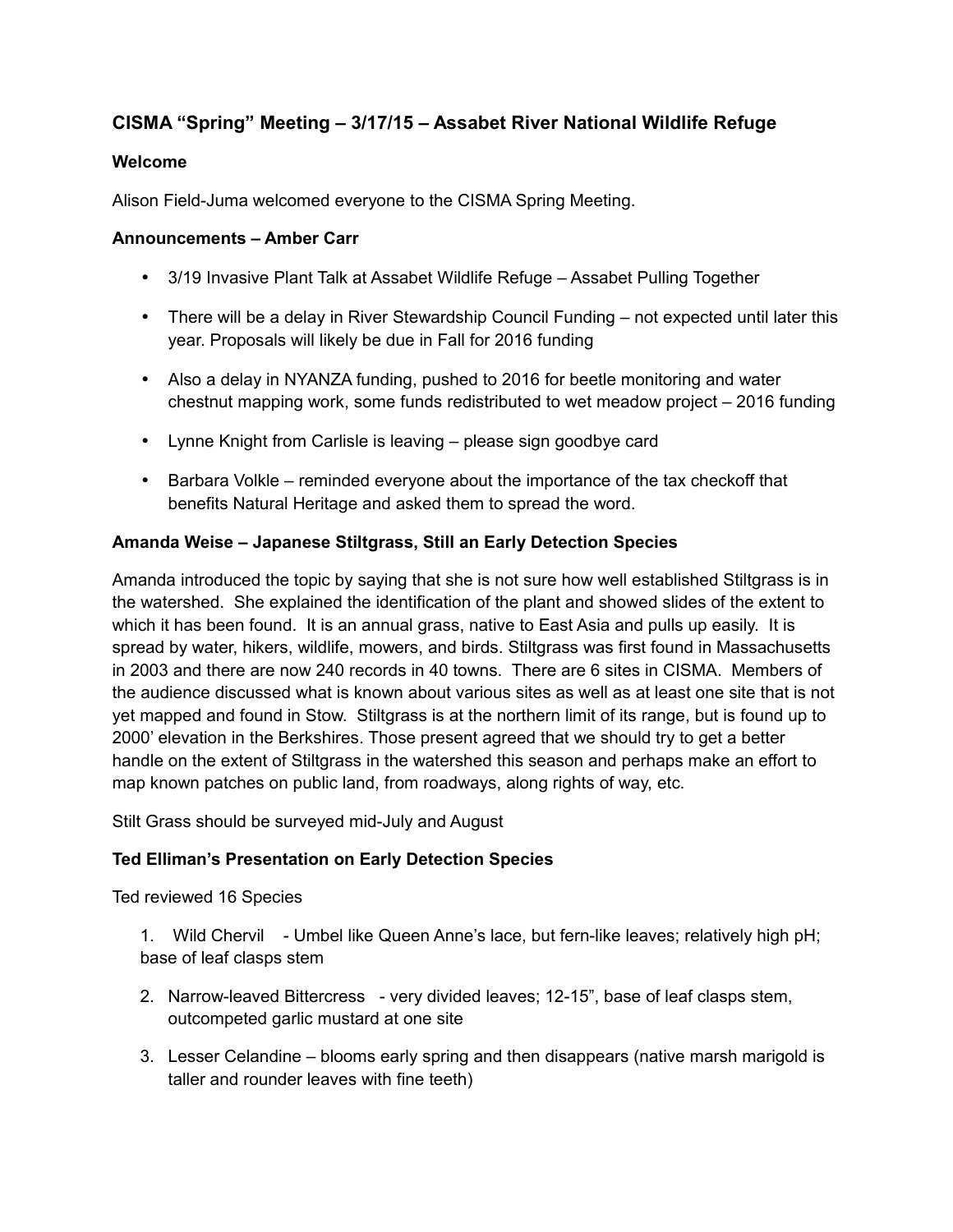Control best by hand.

- 4. Giant Hogweed
- 5. Perennial Pepperweed - inland along salted roadways
- 6. Wall Lettuce
- 7. Mile-A-Minute
- 8. Creeping Buttercup (Ranunculus repens)
- 9. Black Alder
- 10. Wine Berry
- 11. Kudzu
- 12. Rusty Willow
- 13. Amur Cork Tree
- 14. Callery Pear
- 15. Hydrilla
- 16. Brazilian Waterweed

Some questions and comments:

Hairy bittercress not yet considered invasive

Yellow Iris – more problematic with higher pH; very difficult to remove manually

False Indigo is more coastal

Porcelain Berry, related to grape – large population in Stow that they are treating with Roundup; likes sandy soil; also at NEFF in Littleton

#### **Mapping (Amber Carr):**

CISMA web page. Report invasives with directions

- 1. On CISMA web page Click Map; fill in form; upload photo
- 2. OR use EDD Maps Infested Area vs. Gross Area Requires Login Name & password
- 3. OR Smart Phone: "Outsmart Invasives" Doesn't have all of the species